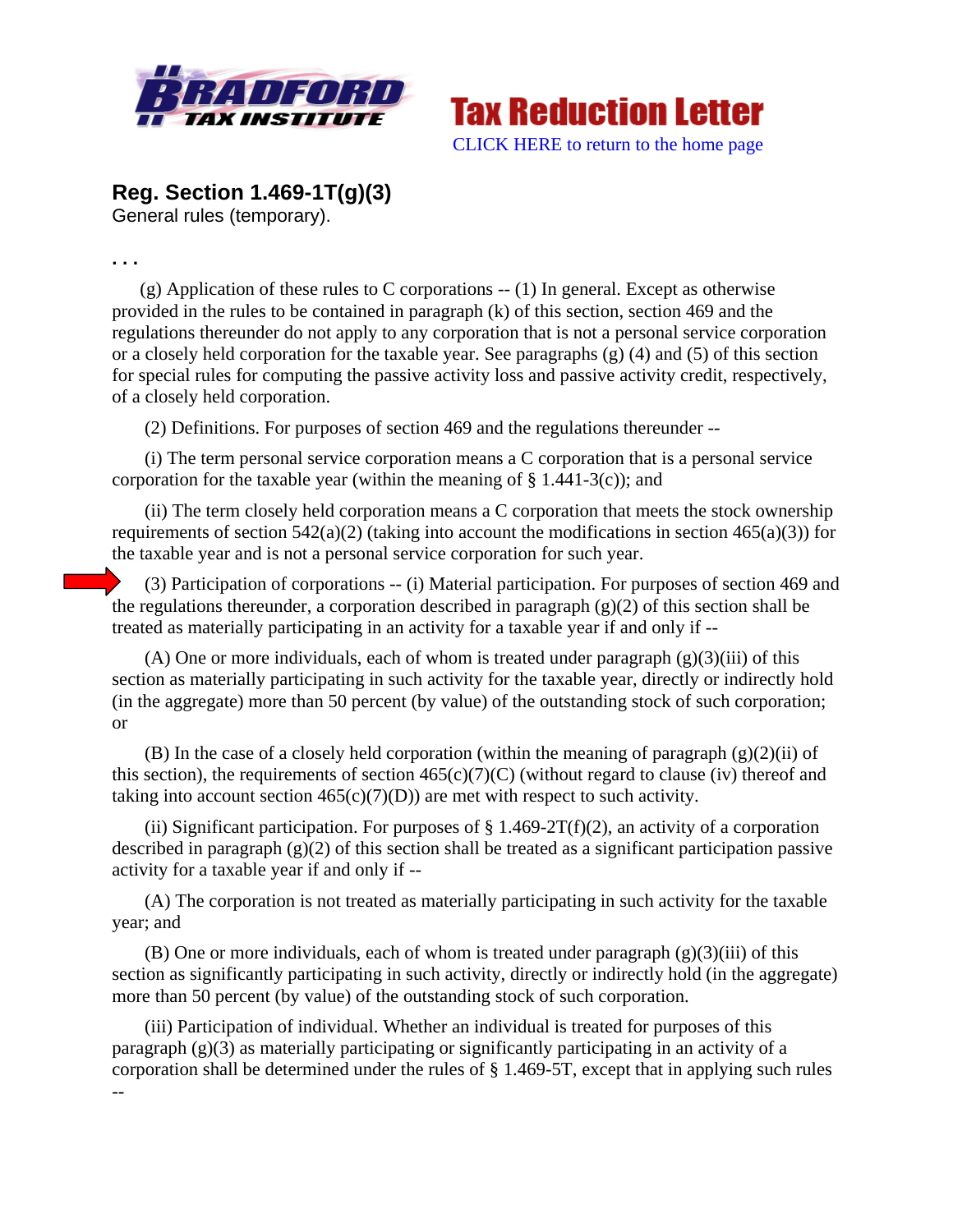(A) All activities of the corporation shall be treated as activities in which the individual holds an interest in determining whether the individual participates (within the meaning of §  $1.469-5T(f)$  in an activity of the corporation; and

 (B) The individual's participation in all activities other than activities of the corporation shall be disregarded in determining whether the individual's participation in an activity of the corporation is treated as material participation under  $\S 1.469-5T(a)(4)$  (relating to material participation in significant participation activities).

 (4) Modified computation of passive activity loss in the case of closely held corporations. -- (i) In general. A closely held corporation's passive activity loss for the taxable year is the amount, if any, by which the corporation's passive activity deductions for the taxable year (within the meaning of  $\S$  1.469-2T(d)) exceed the sum of --

 (A) The corporation's passive activity gross income for the taxable year (within the meaning of  $§$  1.469-2T(c)); and

(B) The corporation's net active income for the taxable year.

(ii) Net active income. For purposes of this paragraph  $(g)(4)$ , a corporation's net active income for the taxable year is such corporation's taxable income for the taxable year, determined without regard to the following items for the year:

(A) Passive activity gross income;

(B) Passive activity deductions;

(C) [Reserved] See § 1.469-1(g)(4)(ii)(C) for rules relating to this paragraph.

 (D) Gross income that is treated under § 1.469-2T(c)(6) (relating to gross income from certain oil or gas properties) as not from a passive activity;

 (E) Gross income and deductions from any trade or business activity (within the meaning of paragraph (e)(2) of this section) that is described in paragraph (e)(6) of this section (relating to certain activities of trading personal property) but only if the corporation did not materially participate in such activity for the taxable year;

(F) Deductions described in § 1.469-2T(d)(2)(i), (ii), and (iv) (relating to certain deductions attributable to portfolio income); and

 (G) Interest expense allocated under § 1.163-8T to a portfolio expenditure (within the meaning of  $\S 1.163-8T(b)(6)$ ).

(iii) Examples. The following examples illustrate the application of this paragraph  $(g)(4)$ :

 Example (1). (i) For 1987, X, a closely held corporation, is engaged in two activities, a trade or business activity in which X materially participates for 1987 and a rental activity. X also holds portfolio investments. For 1987, X has the following gross income and deductions:

| Gross income:              |           |
|----------------------------|-----------|
| Rents                      | \$60,000  |
| Gross income from business | 100,000   |
| Portfolio income           | 35,000    |
| Total                      | \$195,000 |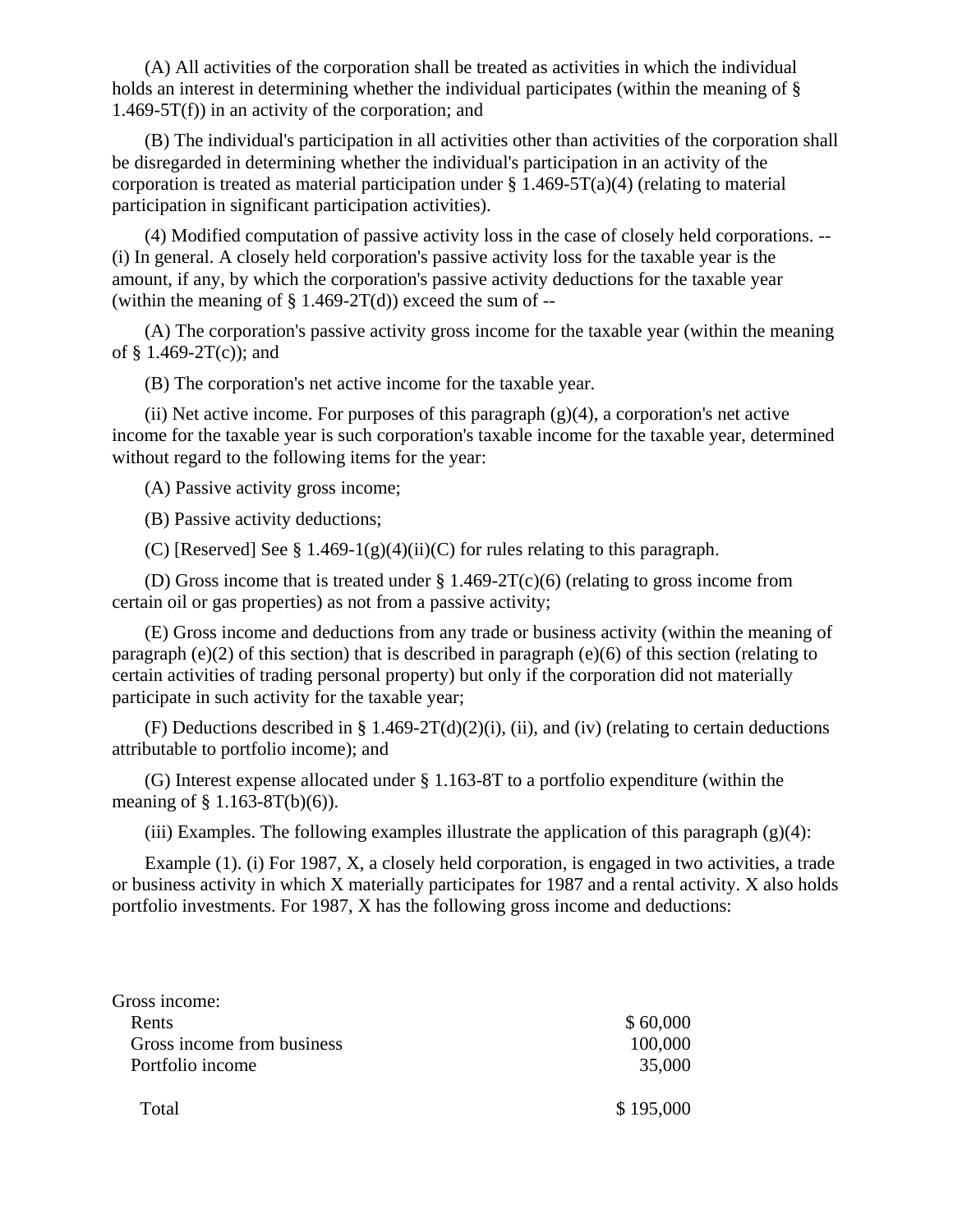| Deductions:                                                                           |             |  |
|---------------------------------------------------------------------------------------|-------------|--|
| Rental deductions                                                                     | (\$100,000) |  |
| Business deductions (80,000)                                                          |             |  |
| Interest expense allocable to portfolio                                               |             |  |
| expenditures under $\S$ 1.163-8T                                                      | (10,000)    |  |
| Deductions (other than interest expense)                                              |             |  |
| clearly and directly allocable to                                                     |             |  |
| portfolio income                                                                      | (5,000)     |  |
| Total                                                                                 | (\$195,000) |  |
| (ii) The corporation's net active income for 1987 is $$20,000$ , computed as follows: |             |  |

| Gross income                               |             | \$195,000   |            |
|--------------------------------------------|-------------|-------------|------------|
| Amounts not taken into account in          |             |             |            |
| computing net active income:               |             |             |            |
| Rents (see paragraph $(g)(4)(ii)(A)$       |             |             |            |
| of this section)                           | \$60,000    |             |            |
| Portfolio income (see paragraph            |             |             |            |
| $(g)(4)(ii)(C)$ of this section)           | \$35,000    |             |            |
|                                            | \$95,000    | (\$95,000)  |            |
| Gross income taken into account in         |             |             |            |
| computing net active income                |             | \$100,000   | \$100,000  |
| Deductions                                 |             | (\$195,000) |            |
| Amounts not taken into account in          |             |             |            |
| computing net active income:               |             |             |            |
| Rental deductions (see paragraph           |             |             |            |
| $(g)(4)(ii)(B)$ of this section)           | (\$100,000) |             |            |
| Interest expense allocated to              |             |             |            |
| portfolio expenditures (see                |             |             |            |
| paragraph $(g)(4)(ii)(G)$ of               |             |             |            |
| this section)                              | (\$10,000)  |             |            |
| Other deductions clearly and directly      |             |             |            |
| allocable to portfolio income (see         |             |             |            |
| paragraph $(g)(4)(ii)(F)$ of this section) | (\$ 5,000)  |             |            |
|                                            | (\$115,000) | \$115,000   |            |
| Deductions taken into account in           |             |             |            |
| computing net active income                |             | (\$ 80,000) | (\$80,000) |
| Net active income                          |             |             | \$20,000   |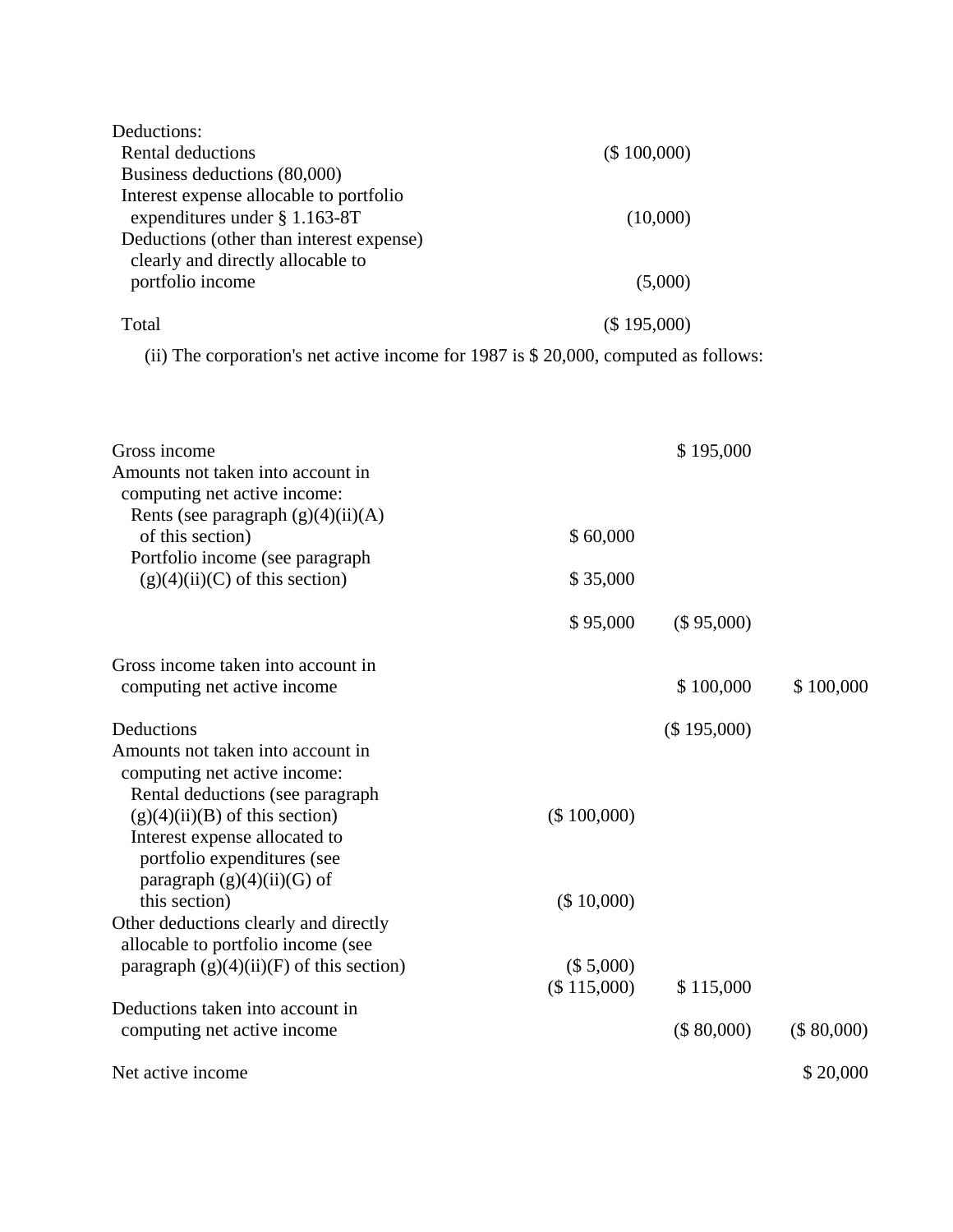(iii) Under paragraph(g)(4)(i) of this section, X's passive activity loss for 1987 is \$ 20,000, the amount by which the passive activity deductions for the taxable year (\$ 100,000) exceed the sum of (a) the passive activity gross income for the taxable year (\$ 60,000) and (b) the net active income for the taxable year (\$ 20,000). Under paragraph (f)(4) of this section, the \$ 20,000 of deductions from X's rental activity that are disallowed for 1987 are treated as deductions from the rental activity for 1988. If computed without regard to the net active income for the taxable year, X's passive activity loss would be \$ 40,000 (\$ 100,000 of rental deductions minus \$ 60,000 of rental income). Thus, the effect of the rule in paragraph  $(g)(4)(i)$  of this section is to reduce the corporation's passive activity loss for the taxable year by the amount of the corporation's net active income for such year.

(iv) Under these facts, X's taxable income for 1987 is \$ 20,000, computed as follows:

| Gross income            |             | \$195,000   |
|-------------------------|-------------|-------------|
| Deductions:             |             |             |
| <b>Total deductions</b> | (\$195,000) |             |
| Passive activity loss   | \$20,000    |             |
| Allowable deductions    | (\$175,000) | (\$175,000) |
| Taxable income          |             | \$20,000    |

 Example (2). (i) The facts are the same as in example (1), except that, in 1988, X has a loss from the trade or business activity, and a net operating loss ("NOL") of \$ 15,000 that is carried back under section 172(b) to 1987. Since NOL carrybacks are taken into account in computing net active income, X's net active income for 1987 must be recomputed as follows:

| Net active income before NOL carryback                                                                 | \$20,000   |
|--------------------------------------------------------------------------------------------------------|------------|
| NOL carryback                                                                                          | (\$15,000) |
| Net active income                                                                                      | \$5,000    |
| (ii) Under these facts, X's disallowed passive activity loss for 1987 is \$35,000, the amount          |            |
| by which the passive activity deductions for the taxable year $(\$ 100,000)$ exceed the sum of (a)     |            |
| the passive activity gross income for the taxable year $(\$ 60,000)$ and (b) the net active income for |            |
| the taxable year $(\$ 5,000)$ .                                                                        |            |

(iii) Under paragraph  $(f)(4)$  of this section, the \$35,000 of deductions from X's rental activity that are disallowed for 1987 are treated as deductions from the rental activity for 1988. X's taxable income for 1987 is \$ 20,000, computed as follows:

| \$195,000   |
|-------------|
|             |
| (\$210,000) |
| \$35,000    |
|             |